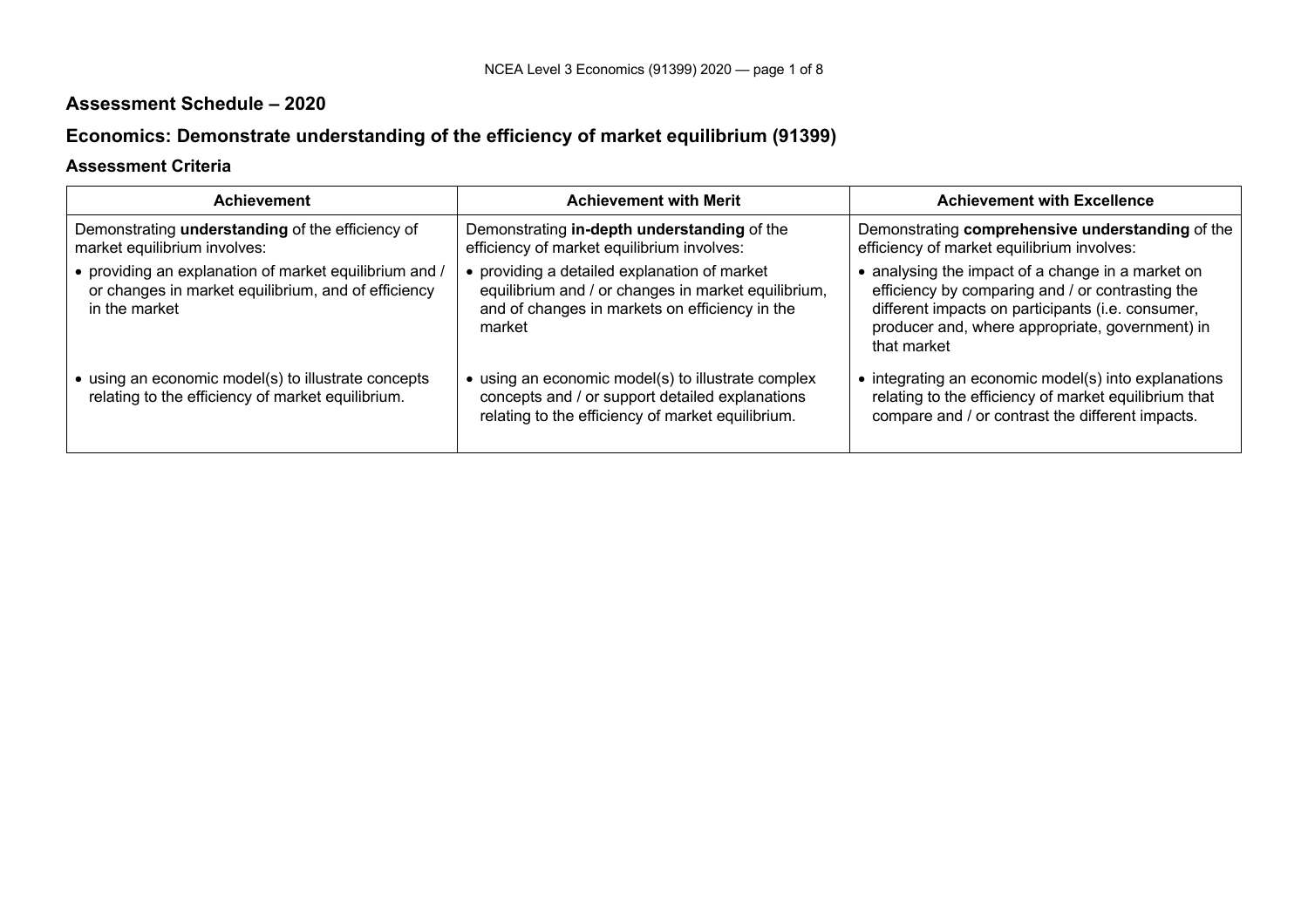#### **Evidence**

| Q <sub>1</sub> | Sample evidence                                                                                                                                                                                                                                                                                                                                                                                                                                                                                         | <b>Achievement</b>                                                                                                                           | <b>Achievement with Merit</b>                                                                                                                                                                                                                   | <b>Achievement</b><br>with Excellence                                                                                                                                                                                                                                                                |
|----------------|---------------------------------------------------------------------------------------------------------------------------------------------------------------------------------------------------------------------------------------------------------------------------------------------------------------------------------------------------------------------------------------------------------------------------------------------------------------------------------------------------------|----------------------------------------------------------------------------------------------------------------------------------------------|-------------------------------------------------------------------------------------------------------------------------------------------------------------------------------------------------------------------------------------------------|------------------------------------------------------------------------------------------------------------------------------------------------------------------------------------------------------------------------------------------------------------------------------------------------------|
|                | Tariff:                                                                                                                                                                                                                                                                                                                                                                                                                                                                                                 | <b>Explains:</b>                                                                                                                             | <b>Explains, in detail:</b>                                                                                                                                                                                                                     | Explains, in detail:                                                                                                                                                                                                                                                                                 |
|                | Imposing a tariff makes consumers worse off, as it decreases<br>the consumer surplus (CS) from the area $P_{w}$ , g, a to $P_{w}$ + tariff, c,<br>a. This is because consumers are paying a higher price of $P_w$ +<br>tariff (increased from $P_w$ ) and purchasing a lower quantity ( $Q_4$ to<br>Q <sub>3</sub> ). So, there are fewer units from which to gain a surplus, and<br>the difference between the price consumers are paying and the<br>price consumers are willing to pay has decreased. | • A tariff will decrease CS<br>due to consumers paying a<br>higher price, OR<br>purchasing a lesser<br>quantity.                             | • A tariff will decrease CS<br>due to consumers paying a<br>higher price, AND<br>purchasing a lesser<br>quantity.                                                                                                                               | • A tariff will decrease CS<br>due to consumers paying a<br>higher price, AND<br>purchasing a lesser<br>quantity. So, there are less<br>units from which to gain a<br>surplus, OR the difference<br>between the price they are<br>paying and the price they<br>are willing to pay has<br>decreased.  |
|                | There is a loss of allocative efficiency, as the loss of consumer<br>surplus due to the tariff (area $P_w$ + tariff, c, g, $P_w$ ) is not fully<br>offset by the gain in producer surplus plus tariff revenue gained<br>for the government (area $P_w$ + tariff, b, d, $P_w$ plus area b, c, f, e).<br>This results in a deadweight loss of area d, e, b plus area c, f, g,<br>and total surpluses are not maximised.                                                                                   | • A tariff will result in a loss of<br>allocative efficiency as it<br>creates a deadweight loss,<br>OR total surpluses are not<br>maximised. | • A tariff will result in a loss of<br>allocative efficiency as it<br>creates a deadweight loss<br>as the loss of CS is not fully<br>offset by the gain in PS<br>plus tariff revenue for the<br>Govt. So, total surpluses<br>are not maximised. | • A tariff will result in a loss of<br>allocative efficiency as it<br>creates a deadweight loss<br>as the loss of CS is not fully<br>offset by the gain in PS<br>plus tariff revenue for the<br>Govt. So, total surpluses<br>are not maximised.                                                      |
|                | Subsidy:<br>A subsidy is beneficial to consumers, as it will increase the<br>consumer surplus by the area $P_3$ , b, c, $P_4$ . This is because<br>consumers will be paying a lower price (decreasing from P <sub>3</sub> to<br>$P_4$ ) and purchasing a greater quantity ( $Q_5$ to $Q_6$ ). So, there are<br>more units from which to gain a surplus, and the difference<br>between the price consumers are paying and the price<br>consumers are willing to pay has increased.                       | • A subsidy will increase CS<br>due to consumers paying a<br>lower price, OR purchasing<br>a greater quantity.                               | • A subsidy will increase CS<br>due to consumers paying a<br>lower price, AND<br>purchasing a greater<br>quantity.                                                                                                                              | • A subsidy will increase CS<br>due to consumers paying a<br>lower price, AND<br>purchasing a greater<br>quantity. So, there are<br>more units from which to<br>gain a surplus, OR the<br>difference between the<br>price they are paying and<br>the price they are willing to<br>pay has increased. |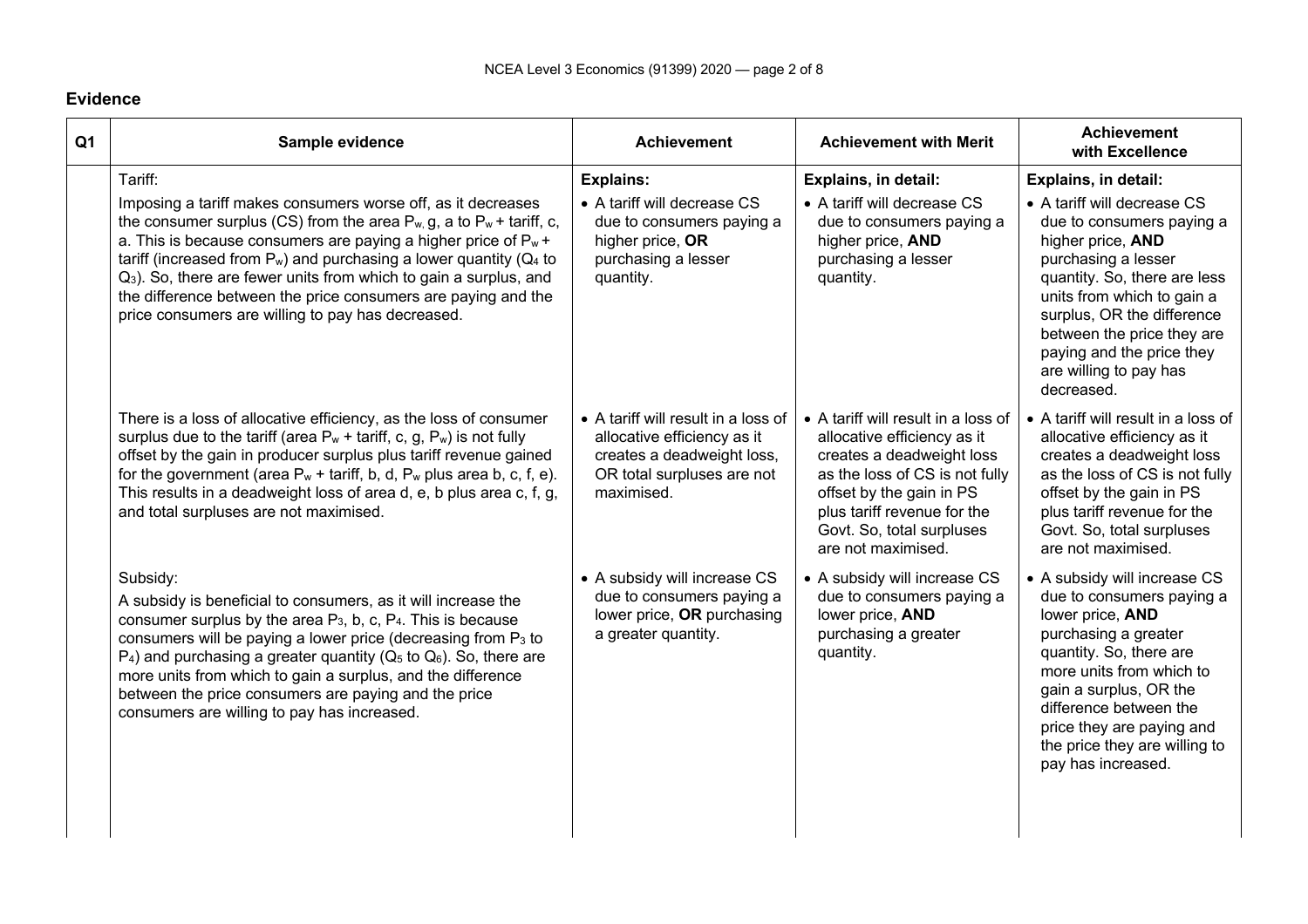| Q1 | Sample evidence                                                                                                                                                                                                                                                                                                                                                                                                                                                                                                                                                                                                                                                                                                      | <b>Achievement</b>                                                                                                                            | <b>Achievement with Merit</b>                                                                                                                                                                                                                              | <b>Achievement</b><br>with Excellence                                                                                                                                                                                                                      |
|----|----------------------------------------------------------------------------------------------------------------------------------------------------------------------------------------------------------------------------------------------------------------------------------------------------------------------------------------------------------------------------------------------------------------------------------------------------------------------------------------------------------------------------------------------------------------------------------------------------------------------------------------------------------------------------------------------------------------------|-----------------------------------------------------------------------------------------------------------------------------------------------|------------------------------------------------------------------------------------------------------------------------------------------------------------------------------------------------------------------------------------------------------------|------------------------------------------------------------------------------------------------------------------------------------------------------------------------------------------------------------------------------------------------------------|
|    | There is a loss of allocative efficiency, as the cost to the<br>government of the subsidy (area $P_2$ , a, c, $P_4$ ) is not fully offset by<br>the gain in producer surplus plus the gain in consumer surplus<br>(area $P_3$ , b, a, $P_2$ , plus area $P_3$ , b, c, $P_4$ ). This results in a<br>deadweight loss of the area a, b, c, and total surpluses are not<br>maximised.                                                                                                                                                                                                                                                                                                                                   | • A subsidy will result in a<br>loss of allocative efficiency<br>as it creates a deadweight<br>loss, OR total surpluses are<br>not maximised. | • A subsidy will result in a<br>loss of allocative efficiency.<br>It creates a deadweight<br>loss as the cost of the<br>subsidy to the Govt. is not<br>fully offset by the gain in<br>CS plus the gain in PS. So,<br>total surpluses are not<br>maximised. | • A subsidy will result in a<br>loss of allocative efficiency.<br>It creates a deadweight<br>loss as the cost of the<br>subsidy to the Govt. is not<br>fully offset by the gain in<br>CS plus the gain in PS. So,<br>total surpluses are not<br>maximised. |
|    | Both a subsidy and a tariff will benefit producers of NZ-made<br>products, as their surplus will increase due to receiving a higher<br>price and selling a greater quantity.<br>However, a tariff will be more beneficial as producers of NZ-<br>made products will have a greater market share due to the<br>reduction in imports (from Q <sub>1</sub> -Q <sub>4</sub> to the gap Q <sub>2</sub> -Q <sub>3</sub> ). Also, they<br>will be able to undercut importers by charging a lower price as<br>they don't have to pay the tariff. With a subsidy, they can match<br>the lower prices of importers, but may not necessarily increase<br>their market share unless they spend more on non-price<br>competition. |                                                                                                                                               |                                                                                                                                                                                                                                                            | • A tariff is more beneficial<br>for the producers of NZ-<br>made products, with a valid<br>reason given.                                                                                                                                                  |
|    | <b>OR</b>                                                                                                                                                                                                                                                                                                                                                                                                                                                                                                                                                                                                                                                                                                            |                                                                                                                                               |                                                                                                                                                                                                                                                            | <b>OR</b>                                                                                                                                                                                                                                                  |
|    | A subsidy will be more beneficial as producers of NZ-made<br>goods will have increased income from a possible increase in<br>market share due to being able to lower their prices, plus they<br>will benefit from increased profits due to the subsidy lowering<br>their costs of production. With a tariff the producers are not<br>receiving any Government assistance to lower their costs.                                                                                                                                                                                                                                                                                                                       |                                                                                                                                               |                                                                                                                                                                                                                                                            | • A subsidy is more<br>beneficial for the producers<br>of NZ-made products, with<br>a valid reason given.                                                                                                                                                  |
|    | (Other valid explanations for a tariff or subsidy being more<br>beneficial are also acceptable).                                                                                                                                                                                                                                                                                                                                                                                                                                                                                                                                                                                                                     |                                                                                                                                               |                                                                                                                                                                                                                                                            |                                                                                                                                                                                                                                                            |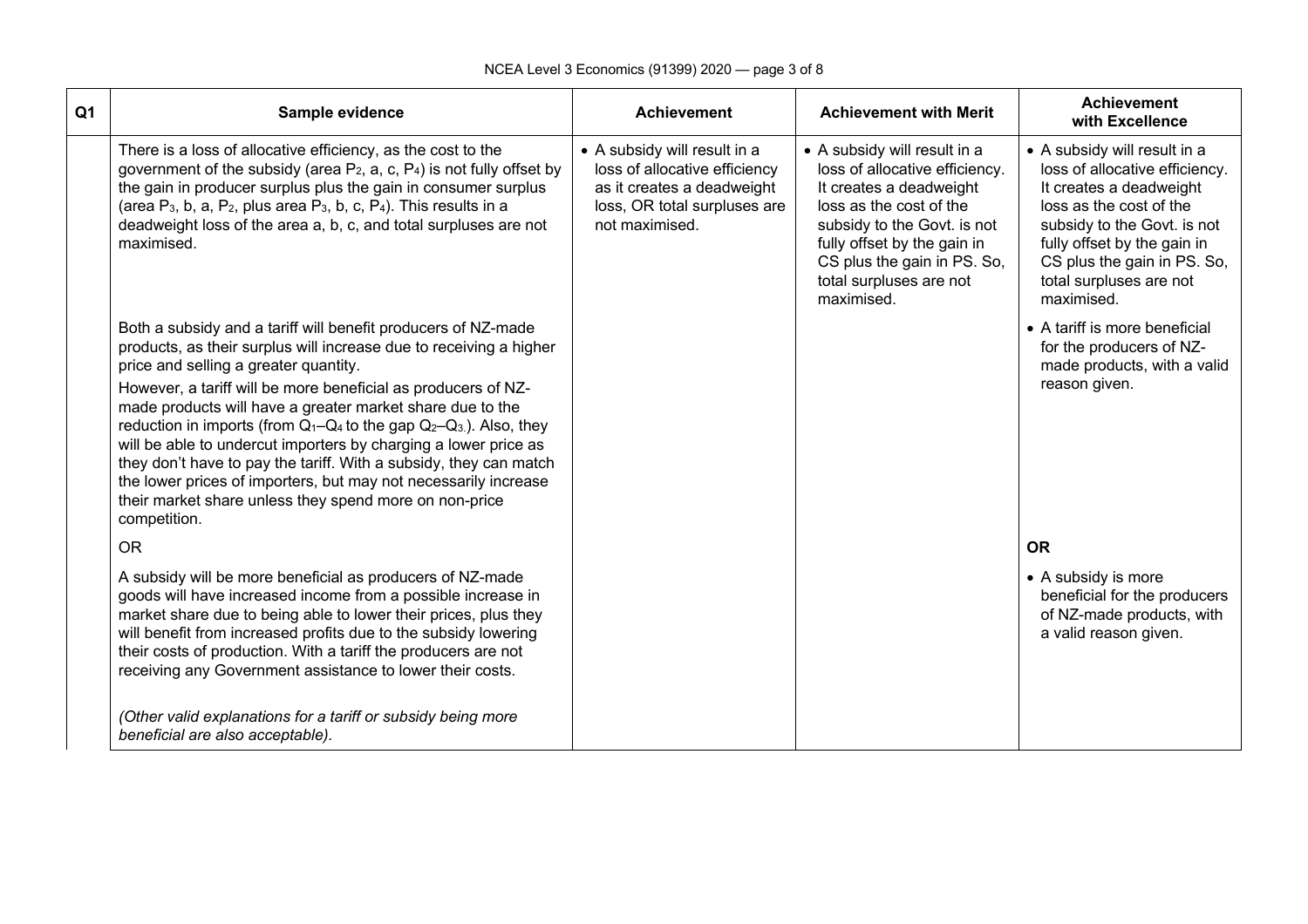NCEA Level 3 Economics (91399) 2020 — page 4 of 8

| N <sub>1</sub>                       | N <sub>2</sub>                                         | Α3                            | A4                                  | M <sub>5</sub>       | M6                   |                                                   | E8                           |
|--------------------------------------|--------------------------------------------------------|-------------------------------|-------------------------------------|----------------------|----------------------|---------------------------------------------------|------------------------------|
| Very little Achievement<br>evidence. | Some Achievement<br>evidence, partial<br>explanations. | Most Achievement<br>evidence. | Nearly all Achievement<br>evidence. | Some Merit evidence. | Most Merit evidence. | Some Excellence<br>evidence (one part<br>weaker). | Most Excellence<br>evidence. |
|                                      |                                                        |                               |                                     | Refers to graph.     | Refers to graph.     | Fully integrates graph.                           | Fully integrates graph.      |

**N0** = No response; no relevant evidence.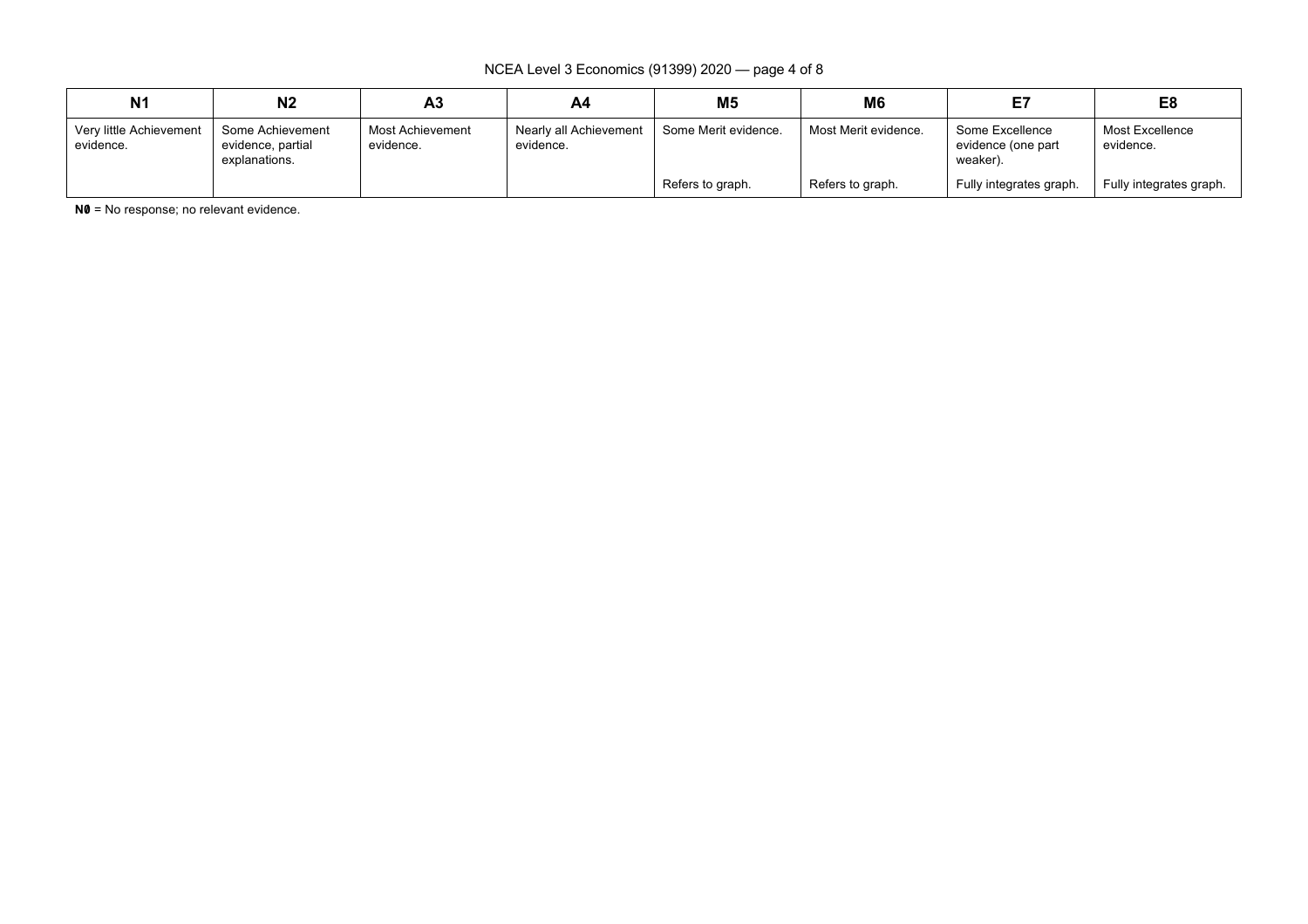| Q2  | Sample evidence                                                                                                                                                                                                                                                                                                                                                                                                                                                                                                                                                                                                               | <b>Achievement</b>                                                                                                                            | <b>Achievement with Merit</b>                                                                                                                                                                                         | <b>Achievement</b><br>with Excellence                                                                                                                                                                                                                                                                                            |
|-----|-------------------------------------------------------------------------------------------------------------------------------------------------------------------------------------------------------------------------------------------------------------------------------------------------------------------------------------------------------------------------------------------------------------------------------------------------------------------------------------------------------------------------------------------------------------------------------------------------------------------------------|-----------------------------------------------------------------------------------------------------------------------------------------------|-----------------------------------------------------------------------------------------------------------------------------------------------------------------------------------------------------------------------|----------------------------------------------------------------------------------------------------------------------------------------------------------------------------------------------------------------------------------------------------------------------------------------------------------------------------------|
| (a) | Change in $CS = $8,800$ decrease<br>Change in $PS = $2,200$ decrease<br>Tax revenue = $$10,000$<br>$DWL = $1 000$                                                                                                                                                                                                                                                                                                                                                                                                                                                                                                             | TWO correct calculations.                                                                                                                     | THREE correct calculations.                                                                                                                                                                                           | FOUR correct calculations.                                                                                                                                                                                                                                                                                                       |
| (b) | CS decreases by \$8 800 as consumers are paying 16 cents per<br>litre more for the drink and consuming 10 000 litres less. So,<br>they are consuming fewer units from which to generate a<br>surplus, and the difference between the price they are paying<br>and the price they are willing to pay for the drink has decreased.                                                                                                                                                                                                                                                                                              | <b>Explains that CS decreases</b><br>as consumers are paying a<br>higher price, OR are<br>consuming a lesser quantity,                        | Explains, in detail, that CS<br>decreases as consumers are<br>paying a higher price AND<br>are consuming a lesser<br>quantity.                                                                                        | Explains, in detail, that CS<br>decreases as consumers are<br>paying a higher price AND<br>are consuming a lesser<br>quantity. So, there are fewer<br>units from which to gain a<br>surplus, OR the difference<br>between the price they are<br>paying and the price they are<br>willing to pay has decreased.                   |
| (c) | PS decreases by \$2 200 as producers are receiving 4 cents per<br>litre less for the drink and are selling 10 000 litres less. So, they<br>are selling fewer units from which to gain a surplus, and the<br>difference between the price they are receiving and the price<br>they are willing to supply at has decreased.                                                                                                                                                                                                                                                                                                     | <b>Explains that PS decreases</b><br>as producers are receiving a<br>lower price, OR are selling a<br>lesser quantity.                        | Explains, in detail, that PS<br>decreases as producers are<br>receiving a lower price AND<br>are selling a lesser quantity.                                                                                           | Explains, in detail, that PS<br>decreases as producers are<br>receiving a lower price AND<br>are selling lesser quantity.<br>So, they are selling fewer<br>units from which to gain a<br>surplus, OR the difference<br>between the price they are<br>receiving and the price they<br>are willing to supply at has<br>decreased.  |
| (d) | The impact of the tax increase will be greatest for the consumers<br>as they have a greater decrease in surplus compared to the<br>producers. This is because the demand for the alcoholic drink is<br>inelastic, as it may be addictive for some consumers, and an<br>increase in price will result in a proportionally lower decrease in<br>the quantity demanded. Hence producers of the drink are able to<br>pass on most of the cost of the tax to the consumers by<br>significantly raising the price. So, consumers will pay 16 cents<br>per litre more whereas producers will receive only 4 cents per<br>litre less. | <b>Explains that the impact of</b><br>the tax is greatest for<br>consumers as their loss of<br>surplus is greater due to<br>inelastic demand. | Explains, in detail, that the<br>impact of the tax is greatest<br>for consumers as their loss of<br>surplus is greater due to<br>inelastic demand.<br>Must give a reason for the<br>drink having inelastic<br>demand. | Explains, in detail, that the<br>impact of the tax is greatest<br>for consumers as their loss of<br>surplus is greater due to<br>inelastic demand. So,<br>producers are able to pass on<br>most of the cost of the tax by<br>significantly raising the price.<br>Must give a reason for the<br>drink having inelastic<br>demand. |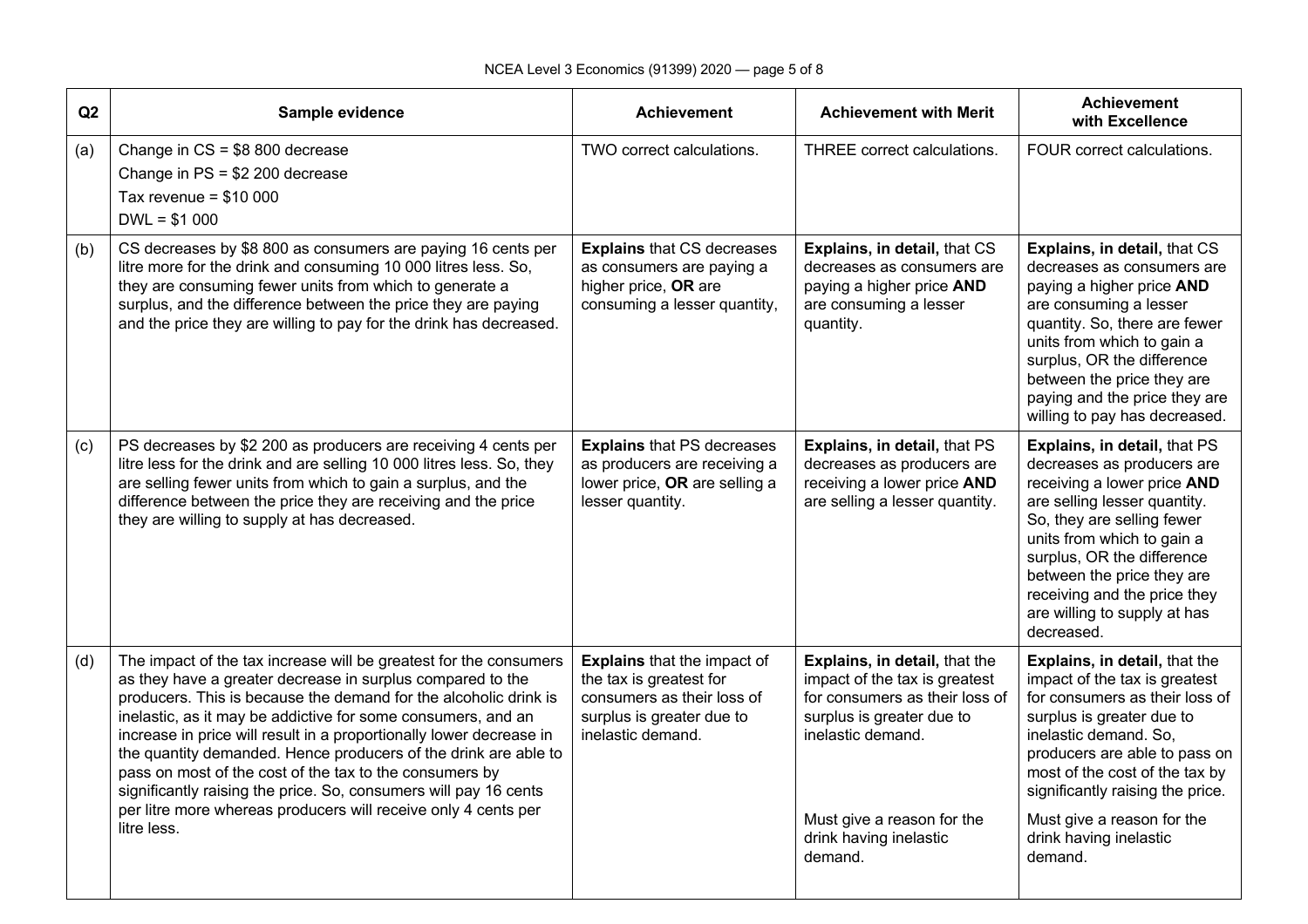| N <sub>1</sub>                       | N2                                                     | A3                            | A4                                  | M <sub>5</sub>       | M <sub>6</sub>       |                                                   | E <sub>8</sub>               |
|--------------------------------------|--------------------------------------------------------|-------------------------------|-------------------------------------|----------------------|----------------------|---------------------------------------------------|------------------------------|
| Very little Achievement<br>evidence. | Some Achievement<br>evidence, partial<br>explanations. | Most Achievement<br>evidence. | Nearly all Achievement<br>evidence. | Some Merit evidence. | Most Merit evidence. | Some Excellence<br>evidence (one part<br>weaker). | Most Excellence<br>evidence. |
|                                      |                                                        |                               |                                     | Refers to graph.     | Refers to graph.     | Fully integrates graph.                           | Fully integrates graph.      |

**N0** = No response; no relevant evidence.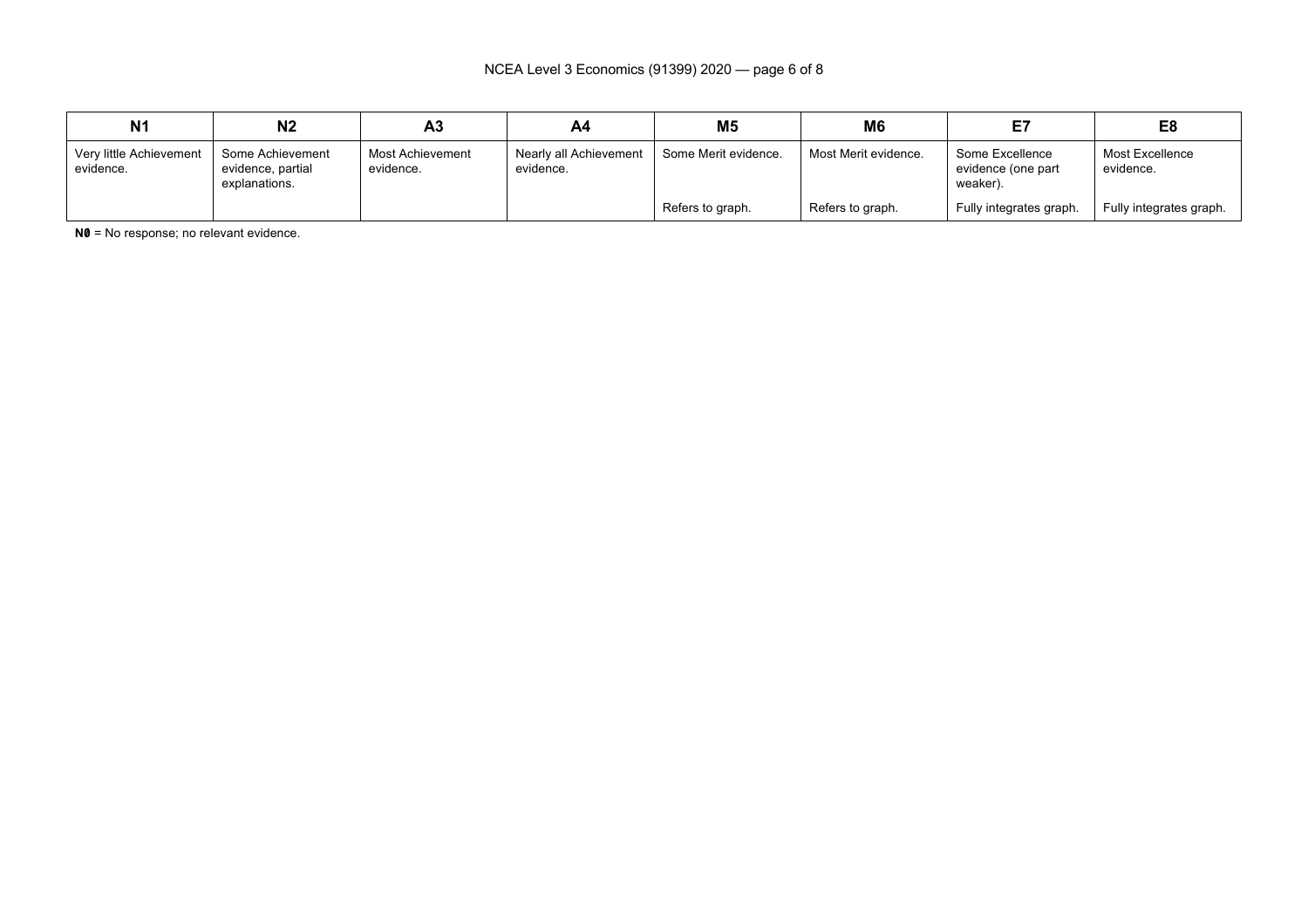| Q3  | Sample evidence                                                                                                                                                                                                                                                                                                                                                                                                                                                                                                                                                                                                                          | <b>Achievement</b>                                                                                                                       | <b>Achievement with Merit</b>                                                                                                           | <b>Achievement</b><br>with Excellence                                                                                                                                                                                                                                                                             |
|-----|------------------------------------------------------------------------------------------------------------------------------------------------------------------------------------------------------------------------------------------------------------------------------------------------------------------------------------------------------------------------------------------------------------------------------------------------------------------------------------------------------------------------------------------------------------------------------------------------------------------------------------------|------------------------------------------------------------------------------------------------------------------------------------------|-----------------------------------------------------------------------------------------------------------------------------------------|-------------------------------------------------------------------------------------------------------------------------------------------------------------------------------------------------------------------------------------------------------------------------------------------------------------------|
| (a) | (i) $CS = areas 1 + 4$<br>(ii) $PS = area 5$<br>(iii) DWL = areas $2 + 3$                                                                                                                                                                                                                                                                                                                                                                                                                                                                                                                                                                | Identifies all three correctly.                                                                                                          |                                                                                                                                         |                                                                                                                                                                                                                                                                                                                   |
| (b) | Consumers will bid up the price of houses, as they don't want to<br>miss out on the opportunity to secure a property. As the price of<br>houses increases, the quantity demanded will decrease from Q2 to<br>Q <sub>e</sub> as houses become less affordable and the quantity supplied<br>will increase from $Q_1$ to $Q_e$ as houses become more profitable to<br>sell. This process will continue until equilibrium in the housing<br>market is restored at the higher equilibrium price of P <sub>e</sub> , where the<br>quantity supplied equals the quantity demanded at Q <sub>e</sub> , and the<br>shortage of houses is removed. | <b>Explains (THREE of):</b><br>- Consumers bid up price<br>- QD decreases<br>- QS increases<br>- Equilibrium restored<br>where $QD = QS$ | Explains, in detail (ALL):<br>- Consumers bid up price<br>- QD decreases<br>- QS increases<br>- Equilibrium restored<br>where $QD = QS$ |                                                                                                                                                                                                                                                                                                                   |
| (c) | Consumer surplus will decrease, as the loss of surplus due to the<br>price of houses increasing to $P_e$ (area 4) will be greater than the<br>gain in surplus due to more houses being purchased at Q <sub>e</sub> (area<br>2). So the difference between the price paid for houses and the<br>price consumers are willing to pay has decreased.                                                                                                                                                                                                                                                                                         | <b>Explains:</b><br>• CS will decrease due to<br>the increase in price.                                                                  | <b>Explains, in detail:</b><br>• CS will decrease due to<br>the increase in price, even<br>though the quantity<br>purchased increases.  | <b>Explains, in detail:</b><br>• CS will decrease due to<br>the increase in price, even<br>though the quantity<br>purchased increases. So,<br>the difference between the<br>price paid and the price<br>house buyers are willing to<br>pay has decreased.                                                         |
|     | Producer surplus will increase by the area $4 + 3$ , as house sellers<br>will be selling more houses $(Q_e)$ at a higher price ( $P_e$ ), so there are<br>more units from which to generate a surplus, and the difference<br>between the price they are receiving and the price they are willing<br>to supply houses has increased.                                                                                                                                                                                                                                                                                                      | • PS will increase due to the<br>increase in price received<br>OR the increase in quantity<br>sold.                                      | • PS will increase due to the<br>increase in price received<br><b>AND</b> the increase in<br>quantity sold.                             | • PS will increase due to the<br>increase in price received<br><b>AND</b> the increase in<br>quantity sold. So, the<br>difference between the<br>price received and the<br>price house sellers are<br>willing to supply at has<br>increased, OR there are<br>more units sold from which<br>to generate a surplus. |